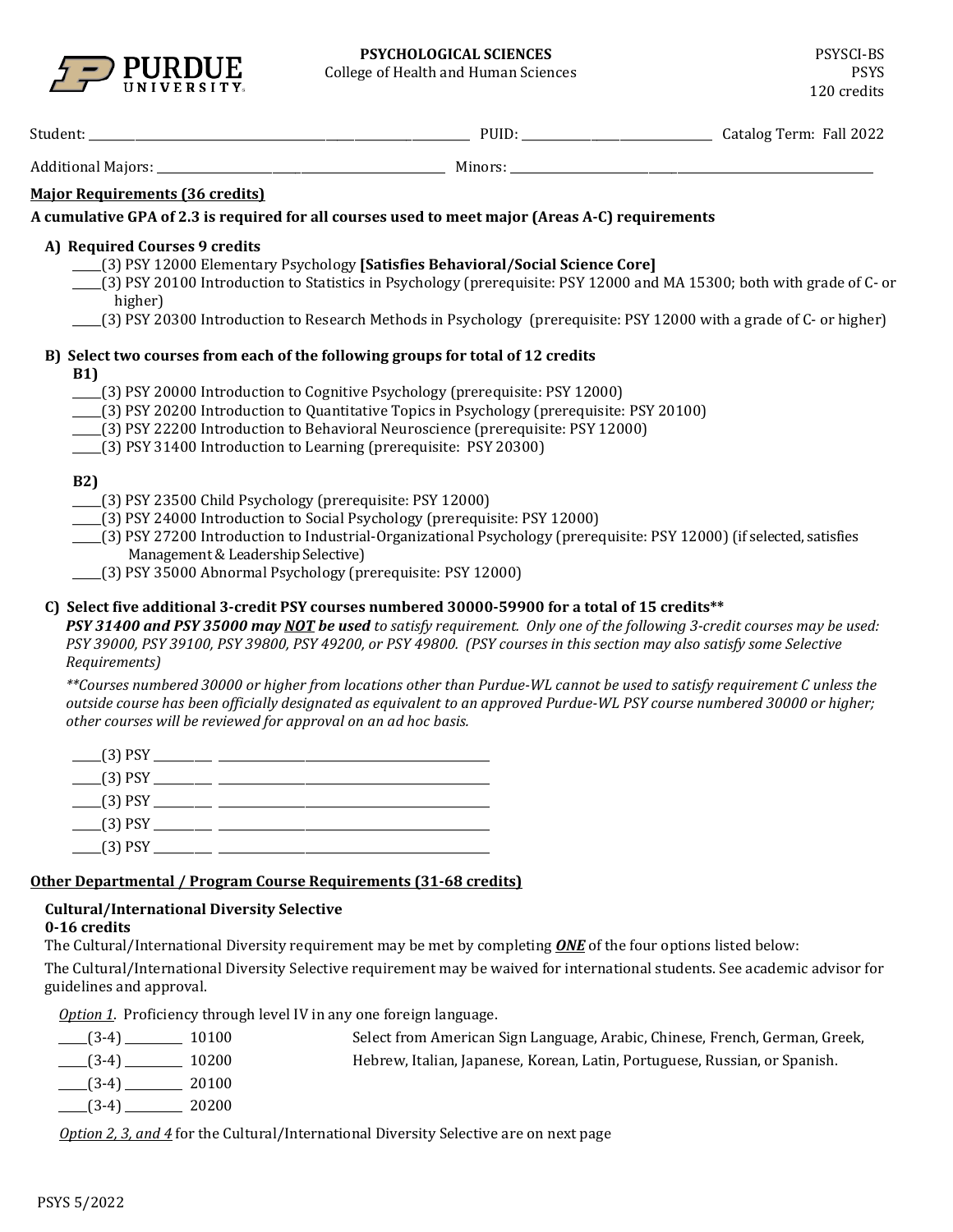### **Cultural/International Diversity Selective Options continued from previous page**

*Option 2*. Proficiency through level III in any one foreign language AND a course from Cultural/International Diversity Selective list.

| $(3-4)$ $(3-4)$ $(10100)$ |                                                                                                       |
|---------------------------|-------------------------------------------------------------------------------------------------------|
| $(3-4)$ 10200             |                                                                                                       |
| $(3-4)$ 20100             |                                                                                                       |
|                           | _____(3) ________________________select a course from Cultural/International Diversity Selective list |

- *Option 3*. Two courses in any one foreign language AND an approved study abroad experience of at least 6 weeks in duration, which meets the following criteria:
	- a) Must take place outside the United States
	- b) Has significant immersion in the local culture and language independent of any U.S.-based program in which the student may be participating.
	- c) Student passes at least 6 credit hours of course work

 $\frac{1}{2}$  (3-4)  $\frac{10100}{2}$ 

 $\frac{(-1)^{3-4}}{2}$   $\frac{10200}{2}$ 

\_\_\_\_\_ ( ) \_\_\_\_\_\_\_\_\_\_ Study Abroad Experience

*Option 4.* An approved semester length (Fall/Spring) study abroad experience, which meets the following criteria:

- a) Must take place outside the United States, and
- b) Has significant immersion in the local culture and language independent of any U.S.-based program in which the student may be participating.
- c) Student passes at least 12 credit hours of course work
- \_\_\_\_\_ ( ) \_\_\_\_\_\_\_\_\_\_ Study Abroad Experience
- \_\_\_\_\_ (3) COM 11400 Fundamentals of Speech Communication (satisfies Oral Communication Core)
- \_\_\_\_\_ (3-4) ENGL 10600 First-Year Composition or ENGL 10800 Accelerated First-Year Composition or HONR 19903 Interdisciplinary Approaches to Writing (satisfies Information Literacy and Written Communications cores)
- \_\_\_\_\_ (3-5) MA 15300 College Algebra, MA 15800 Precalculus-Functions & Trigonometry, MA 16010 Applied Calculus I, MA 16100 Plane Analytic Geometry & Calculus I, or MA 16500 Analytic Geometry & Calculus I **[Satisfies Quantitative Reasoning Core]**

| (3)                                   | <b>Economics/Finance Selective - select from list</b>                                                                 |
|---------------------------------------|-----------------------------------------------------------------------------------------------------------------------|
| (3)                                   | Management & Leadership Selective - select from list                                                                  |
|                                       | (IF PSY 27200 is selected for PSYS Major Area B, this requirement is satisfied.)                                      |
| $(2-4)^*$                             | Natural Sciences, Math, & Information Technology Selective (NSM&IT) - select from Group 1 list                        |
|                                       | (IF [S] course is chosen, one Science Core requirement will be satisfied.)                                            |
| $\frac{1}{2}$ $(2-5)^*$ $\frac{1}{2}$ | Natural Sciences, Math, & Information Technology Selective (NSM&IT) - select from list:                               |
|                                       | (IF [S] course is chosen, one Science Core requirement will be satisfied.)                                            |
| $\frac{1}{2}$ $(1-5)^*$ $\frac{1}{2}$ | Natural Sciences, Math, & Information Technology Selective (NSM&IT) - select from list.                               |
| *NSM&IT Selectives must               | Must have lab component unless one of the other NSM&IT courses selected has lab component.                            |
| total 9 or more credits.              | (IF [STS] course is chosen, Science Technology & Society Core will be satisfied.)                                     |
| (3)                                   | Social Ethics Selective - select from list                                                                            |
|                                       | (IF PSY 46400 or PSY 58100 is chosen for PSYS Major Area C, this requirement is satisfied.)                           |
| $\sim$ (3-4) $\sim$                   | [Humanities Core] - select from University list                                                                       |
|                                       | <b>(IF</b> foreign language is chosen for Cultural/International Diversity Selective, this requirement is satisfied.) |
| $(2-5)$                               | [Science Core] - select from University list                                                                          |
|                                       | (IF [S] course is chosen for NSM&IT Selective Group 1, this requirement is satisfied.)                                |
| $- (2-5)$                             | [Science Core] - select from University list                                                                          |
|                                       | (IF [S] course is chosen for NSM&IT Selective Group 2, this requirement is satisfied.)                                |
| $- (1-3)$                             | [Science, Technology & Society Core] - select from University list                                                    |
|                                       | (IF [STS] course is chosen for NSM&IT Selective, this requirement is satisfied.)                                      |
|                                       |                                                                                                                       |

Courses that satisfy Core requirements may also be used to satisfy Selective requirements, if applicable. Courses that satisfy major requirements (Areas A-C) may also be used to satisfy Selective requirements, if applicable.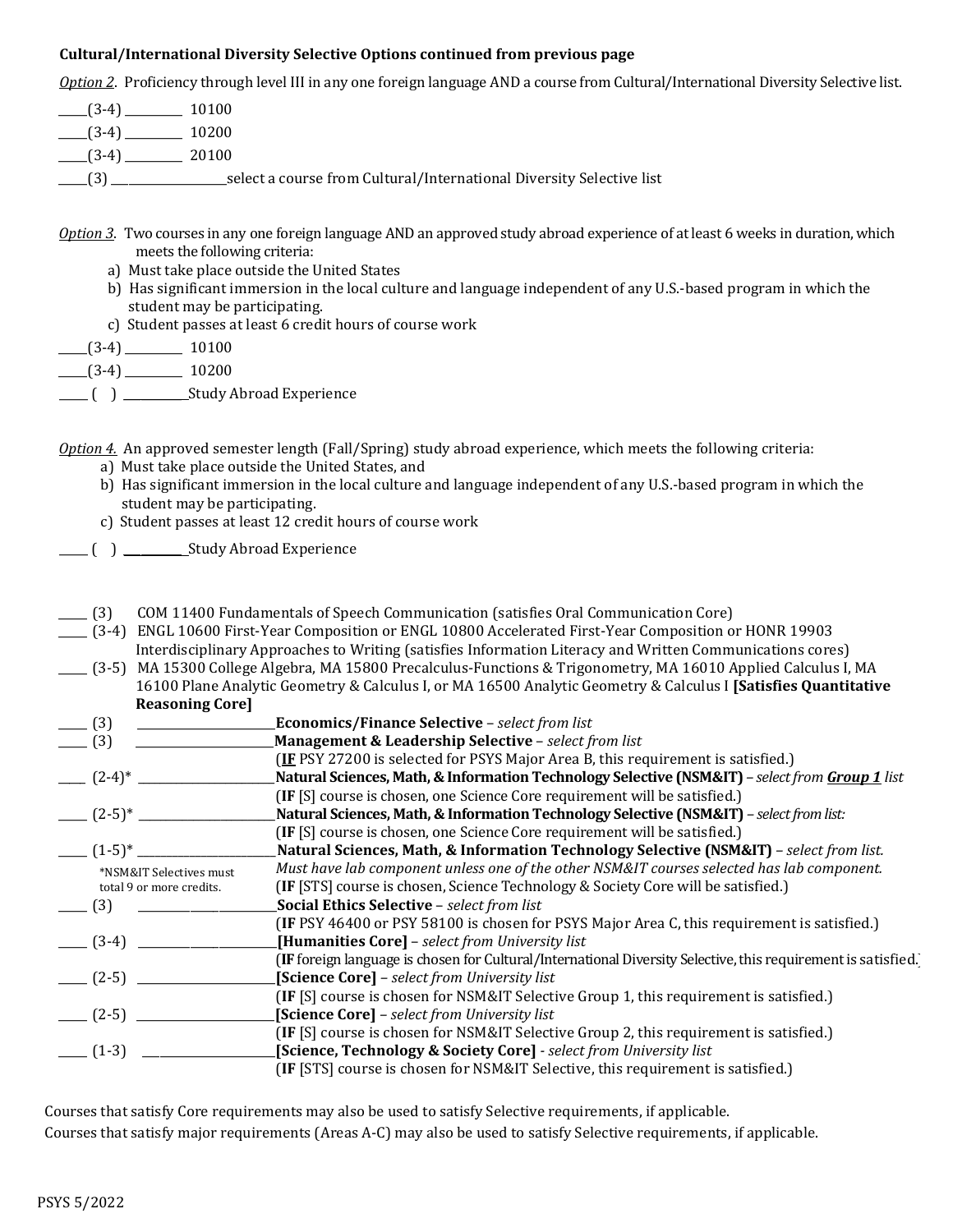**Electives (16-53 credits)**

**At least 32 credits of coursework from Purdue University are required at 30000 level or higher 120 semester credits required for Bachelor of Science degree**

**Students may NOT major in both Psychological Sciences (PSYS) and Brain & Behavioral Sciences (BBS).**

University Foundational Learning Outcomes List:<https://www.purdue.edu/provost/students/s-initiatives/curriculum/courses.html>

# **PSYCHOLOGICAL SCIENCES SELECTIVE REQUIREMENTS APPROVED COURSE LIST**

| <b>CULTURAL/INTERNATIONAL DIVERSITY SELECTIVE (3 CR IF</b> |  |                                                    |
|------------------------------------------------------------|--|----------------------------------------------------|
| <b>REQUIRED</b>                                            |  |                                                    |
| AAS                                                        |  | 27100 Introduction to African-American Studies [H] |

| AAS         | 27100 | Introduction to African-American Studies [H]           |
|-------------|-------|--------------------------------------------------------|
|             | 37100 | The African-American Experience                        |
|             | 37300 | Issues in African-American Studies                     |
| ANTH        | 20500 | Human Cultural Diversity [BSS]                         |
|             | 21200 | Culture, Food & Health                                 |
|             | 23000 | Gender Across Cultures (30300) [BSS]                   |
|             | 37900 | Native American Cultures [BSS]                         |
| ASAM        | 24000 | <b>Introduction to Asian American Studies</b>          |
|             | 34000 | Contemporary Issues in Asian American Studies          |
| ASL         | 28000 | American Deaf Community: Language, Culture, and        |
|             |       | Society                                                |
| COM         | 22400 | Communicating in the Global Workplace [BSS]            |
|             | 37600 | Communication and Gender                               |
| ENGL        | 25700 | Literature of Black America                            |
|             | 36000 | Gender and Literature                                  |
| HDFS        | 28000 | Diversity In Individual and Family Life [BSS]          |
| HIST        | 10500 | Survey of Global History [H]                           |
|             | 21000 | The Making of Modern Africa [H]                        |
|             | 24000 | East Asia and Its Historic Tradition [H]               |
|             | 24100 | East Asia in the Modern World [H]                      |
|             | 24300 | South Asian History and Civilizations [H]              |
|             | 24500 | Introduction to the Middle East History & Culture [H]  |
|             | 27100 | Introduction to Colonial Latin American History        |
|             |       | 1492-1810 [H]                                          |
|             | 27200 | Introduction to Modern Latin American History 1810     |
|             |       | to the Present                                         |
|             | 35400 | Women in America to 1870 [H]                           |
|             | 37500 | Women in America since 1870 [H]                        |
|             | 37700 | History and Culture of Native America [H]              |
|             | 39600 | African American History to 1877 [H]                   |
|             | 39800 | African American History since 1877 [H]                |
| <b>JWST</b> | 33000 | Introduction to Jewish Studies [H]                     |
| PHIL        | 22500 | Philosophy and Gender                                  |
|             | 23000 | Religions of the East (or REL 23000) [H]               |
|             | 24200 | Philosophy, Culture & African-American Experience      |
| POL         | 13000 | Introduction to International Relations [BSS]          |
|             | 14100 | Governments of the World                               |
|             | 22200 | Women, Politics, and Public Policy [BSS]               |
|             | 23100 | Introduction to United States Foreign Policy           |
| <b>PSY</b>  | 23900 | The Psychology of Women                                |
|             | 33500 | Stereotyping and Prejudice                             |
| SOC         | 31000 | Race and Ethnicity                                     |
|             | 33800 | <b>Global Social Movements</b>                         |
|             | 33900 | Sociology of Global Development                        |
|             | 45000 | Gender Roles in Modern Society                         |
| SPAN        | 23500 | Spanish American Literature. in Translation [H]        |
|             | 33500 | Literature of the Spanish-Speaking Peoples in the U.S. |
| WGSS        | 28000 | Women's, Gender, & Sexuality Studies: An               |
|             |       | Introduction [BSS] [H]                                 |
|             | 38000 | Comparative Studies in Gender and Culture [BSS]        |
|             |       |                                                        |

## **ECONOMICS/FINANCE SELECTIVE (3 CR)**

| AGEC       | 21700 Economics [BSS]                  |
|------------|----------------------------------------|
| <b>CSR</b> | 10300 Introduction to Personal Finance |
|            | 34200 Personal Finance                 |
| ECON       | 21000 Principles of Economics [BSS]    |
|            | 25100 Microeconomics [BSS]             |
|            | 25200 Macroeconomics [BSS]             |
|            |                                        |

## **MANAGEMENT & LEADERSHIP SELECTIVE (3 CR)**

| COM         |       | 37500 Conflict & Negotiation                          |
|-------------|-------|-------------------------------------------------------|
| <b>ENTR</b> |       | 20000 Introduction to Entrepreneurship and Innovation |
| MGMT        |       | 44301 Management of Human Resources                   |
| <b>PSY</b>  | 27200 | Introduction to Industrial-Organizational Psychology  |
| TLI         | 11200 | Foundations of Organizational Leadership              |
|             | 15200 | Business Principles for Organizational Leadership     |
|             |       |                                                       |

#### **NATURAL SCIENCE, MATHEMATICS & INFORMATION TECHNOLOGY** SELECTIVE LIST (9 CR)

**One laboratory component required (indicated by** ●**) and at least one course from Group 1.**

| BIOL | $\bullet$ 11000 Fundamentals of Biology I [S]                |
|------|--------------------------------------------------------------|
|      | •11100 Fundamentals of Biology II [S]                        |
|      | 11200 Fundamentals of Biology I [S] AND                      |
|      | 11300 Fundamentals of Biology II [S] (must take both)        |
|      | 12100 Biology I: Diversity, Ecology, and Behavior [STS] [S]  |
|      | 13100 Biology II: Dev., Struct., & Function of Organisms [S] |
|      | 20100 Human Anatomy and Physiology $[S]$ OR                  |
|      | •20300 Human Anatomy and Physiology [S]                      |
|      | 20200 Human Anatomy and Physiology [S] OR                    |
|      | •20400 Human Anatomy and Physiology [S]                      |
|      | .22100 Introduction to Microbiology                          |
| BCHM | 10000 Introduction to Biochemistry [STS]                     |
|      | CHM ●11100 General Chemistry [S]                             |
|      | •11200 General Chemistry [S]                                 |
|      | •11500 General Chemistry [S]                                 |
|      | •11600 General Chemistry [S]                                 |
|      | 22400 Introductory Quantitative Analysis                     |
|      | PHYS 14900 Mechanics, Heat, & Wave Motion                    |
|      | •15200 Mechanics                                             |
|      | •17200 Modern Mechanics [S]                                  |
|      | 21400 The Nature of Physics [S]                              |
|      | •22000 General Physics [S]                                   |
|      | •22100 General Physics [S]                                   |
|      | .23300 Physics for Life Sciences I                           |
|      | .23400 Physics for Life Sciences II                          |
|      |                                                              |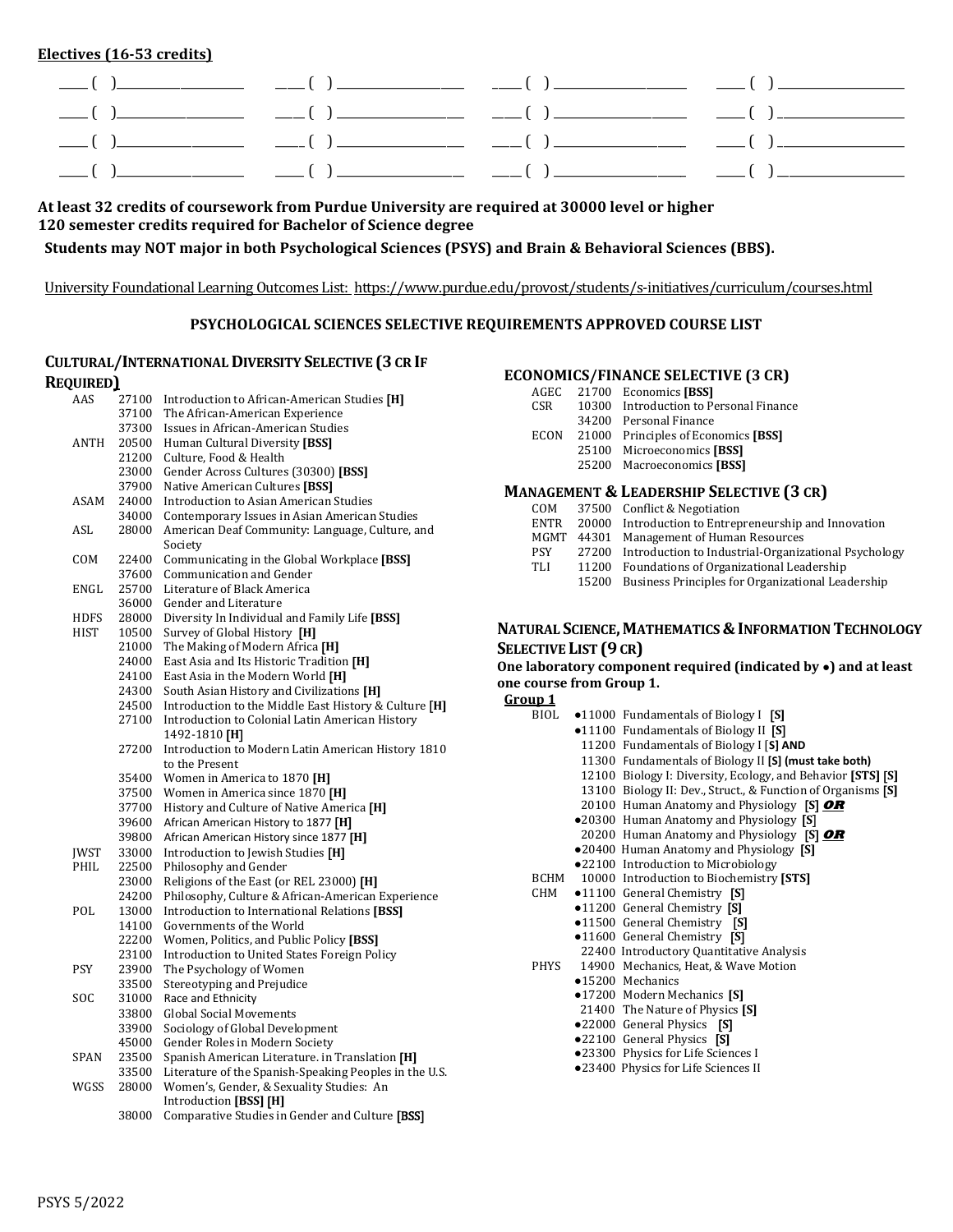#### **NATURAL SCIENCE, MATHEMATICS & INFORMATION TECHNOLOGY SELECTIVE LIST**

| <u>Group 2</u> |                                                                                                       |
|----------------|-------------------------------------------------------------------------------------------------------|
| AGRY           | 12500 Environmental Science and Conservation [STS]                                                    |
| ANSC           | 10600 Biology Companion Animal                                                                        |
|                | 22100 Principles of Animal Nutrition                                                                  |
|                | 23000 Physiology of Domestic Animals                                                                  |
|                | 30300 Animal Behavior                                                                                 |
| ASTR           | •26300 Descriptive Astronomy: The Solar System [S]                                                    |
|                | .26400 Descriptive Astronomy: Stars and Galaxies [S]                                                  |
| BIOL           | 31200 Great Issues: Genomic and Society [STS]                                                         |
| BIOL<br>BTNY   | 20700 The Microbial World                                                                             |
| CS             | 15900 C Programming                                                                                   |
|                | 17700 Programming With Multimedia Objects                                                             |
|                | 18000 Problem Solving/Object-Oriented Programming                                                     |
|                | 24000 Programming In C                                                                                |
|                | 25100 Data Structures And Algorithms                                                                  |
| CNIT           | 14100 Internet Foundations, Technologies and Development                                              |
|                | 15500 Introduction to Object-Oriented Programming                                                     |
|                | 17500 Visual Programming                                                                              |
|                | 17600 Information Technology Architectures                                                            |
| EAPS           | 10000 Planet Earth [STS]                                                                              |
|                | 10400 Oceanography [STS]                                                                              |
|                | 10900 The Dynamic Earth [S]                                                                           |
|                | ·11100 Physical Geology [S]                                                                           |
|                | •11200 Earth Through Time [S]                                                                         |
|                | 12500 Environmental Science and Conservation [STS]                                                    |
|                | ·23000 Laboratory in Atmospheric Science                                                              |
| <b>ENTM</b>    | 10500 Insects: Friend & Foe [S] [STS]                                                                 |
|                | 12800 Investigating Forensic Science (if no other Forensic                                            |
|                | Science courses used) [STS]                                                                           |
|                | 20600 General Entomology [S]                                                                          |
|                | ·20700 General Entomology Lab                                                                         |
|                | ·22810 Forensic Investigation [S]                                                                     |
|                | •22820 Forensic Analysis [S]                                                                          |
| FNR            | 12500 Environmental Science and Conservation [STS]                                                    |
| HORT           | •10100 Fundamentals of Horticulture [S]                                                               |
| HК             | 25300 Principles of Motor Development                                                                 |
|                | 25800 Foundations of Motor Skill Learning                                                             |
| HSCI           | 20100 Principles of Public Health Science [STS]                                                       |
| MA             | 16010 Applied Calculus I [QR]                                                                         |
|                | 16020 Applied Calculus II [QR]                                                                        |
|                | 16100 Plane Analytic Geometry & Calculus I [QR]<br>16200 Plane Analytic Geometry and Calculus II [QR] |
|                | 16500 Analytic Geometry and Calculus I [QR]                                                           |
|                | 16600 Analytic Geometry and Calculus II [QR]                                                          |
|                | 26100 Multivariate Calculus [QR]                                                                      |
|                | 26200 Linear Algebra and Differential Equations [QR]                                                  |
|                | 26500 Linear Algebra [QR]                                                                             |
|                | 26600 Ordinary Differential Equations [QR]                                                            |
| NRES           | 12500 Environmental Science and Conservation [STS]                                                    |
| NUTR           | 30300 Essentials of Nutrition [S]                                                                     |
| SLHS           | 21500 Exploring Audiology and Hearing Science [STS]                                                   |
|                | 30200 Hearing Science                                                                                 |
| <b>STAT</b>    | 22500 Introduction to Probability Models OR                                                           |
|                | 31100 Introductory Probability                                                                        |
|                | 51100 Statistical Methods                                                                             |
|                |                                                                                                       |

### **SOCIAL ETHICS SELECTIVE (3 CR)**

- ENTM 22830 Forensic Testimony and Ethics<br>PHIL 11100 Introduction to Ethics [H]
	- 11100 Introduction to Ethics [**H**]
	- 11400 Global Moral Issues [**H]**
		- 27000 Biomedical Ethics **[STS]**
		- 28000 Ethics and Animals [**H]**
- 29000 Environmental Ethics [**H]** PSY 46400 Research Ethics in Psychological Sciences
- 58100 Neuroethics

●=Lab Course BSS = Behavior/Social Sciences Core H = Humanities Core QR=Quantitative Reasoning Core S =Science Core STS=Science, Technology & Society Core WC=Written Communication

A student may elect the Pass / Not-Pass (P/NP) grading option for elective courses only, unless an academic unit requires that a specific departmental course/s be taken P/NP. Students may elect to take University Core Curriculum courses P/NP; however, some major Plans of Study require courses that also fulfill UCC foundational outcomes. In such cases, students may not elect the P/NP option. A maximum of 24 credits of elective courses under the P/NP grading option can be used toward graduation requirements. For further information, students should refer to the College of Health and Human Sciences P/NP Policy.

Students are encouraged to use this advising worksheet as a resource when planning progress toward completion of degree requirements. An Academic Advisor may be contacted for assistance in interpreting this worksheet. This worksheet is not an academic transcript, and it is not official notification of completion of degree or certificate requirements. The University Catalog is the authoritative source for displaying plans of study. The student is ultimately responsible for knowing and completing all degree requirements